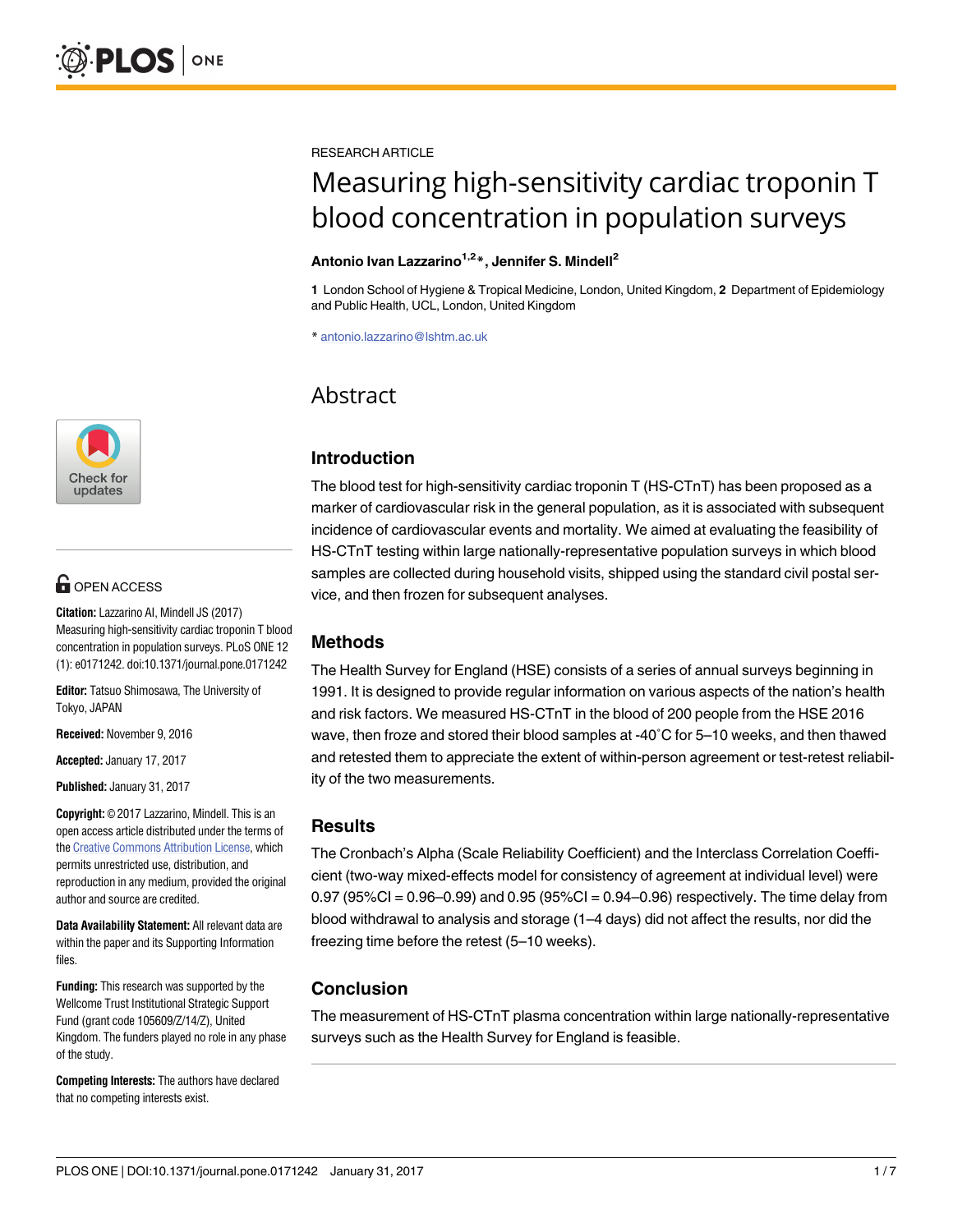# <span id="page-1-0"></span>**Introduction**

Cardiac troponin is a protein operating within the heart muscle cell. During a heart attack (acute myocardial infarction) these cells rupture and troponin spills out into the main blood stream; troponin can be detected in the peripheral venous blood as a marker of cardiac damage. Cardiac troponin is the gold standard biomarker for diagnosing patients with heart attack in acute clinical settings.[\[1\]](#page-5-0) High-sensitivity assays have recently been developed and the troponin subunit T (HS-CTnT) has shown the highest epidemiological sensitivity.[\[2,3\]](#page-5-0) With the advent of high-sensitivity assays, troponin positivity has become a common finding even in individuals free from cardiovascular symptoms and even outside clinical settings, possibly due to leakage through the membranes of partially-damaged heart cells or due to some other unknown mechanism.[[4](#page-5-0)] In healthy people, HS-CTnT positivity is associated with greater subsequent incidence of cardiovascular disease and mortality and can therefore be considered as the most proximal sentinel marker of heart disease and an index of cardiovascular health.[\[5,6](#page-5-0)]

For these reasons, the testing for plasma HS-CTnT has been proposed as a marker of cardiovascular risk in the general population and some large studies have already been conducted using that marker at population level.[\[6,](#page-5-0)[7\]](#page-6-0) HS-CTnT elevation in healthy people has also been studied in association with socioeconomic conditions using stored blood samples.[\[8–11\]](#page-6-0)

However, the HS-CTnT assay was designed for hospital use and may be inadequate for population surveys, as in hospitals the test is carried out in emergency settings and the blood samples are analysed immediately after the blood withdrawal, whereas in population surveys the blood is not analysed immediately and it is often frozen for subsequent analyses.

We aimed at evaluating the feasibility of HS-CTnT testing within nationally-representative population surveys such as the Health Survey for England, in which blood samples are collected during household visits, shipped using the standard civil postal service, centrifuged and then the serum is frozen for subsequent analyses.

#### **Methods**

#### Study design

The Health Survey for England (HSE) is a nationally representative, general populationbased study that recruits individuals living in private households in England using stratified random sampling.[[12\]](#page-6-0) The HSE consists of a series of annual surveys beginning in 1991 and it is designed to provide regular information on various aspects of the nation's health and risk factors.[[12,13\]](#page-6-0) All HSE years have the same core measurements but each survey year also has special focus topics that change from one year to another (e.g. cardiovascular disease [CVD], accidents, respiratory conditions, kidney disease, etc.). The HSE blood samples are collected by trained nurses during household visits, and then posted immediately using special preformed, thin, absorbent packaging within printed leakproof bags to the laboratory for biochemical analysis using first class Royal Mail. Once arrived at the laboratory, blood samples from the plain vacutainer tube (no preservative or anticoagulant) are centrifuged and the serum is analysed; residual serum from participants who had given written consent is then stored at -40˚C.[[12](#page-6-0)] Ethical approval for HSE 2016–2019 was obtained from the East Midlands Research Ethics Committee (reference no. 15/EM/0254). Study participants gave fully-informed written consent.

#### Data collection

We analysed HS-CTnT in the blood of 200 people from the 2016 HSE wave. The collection of blood samples took place between 28 June and 4 August 2016. The average temperature in that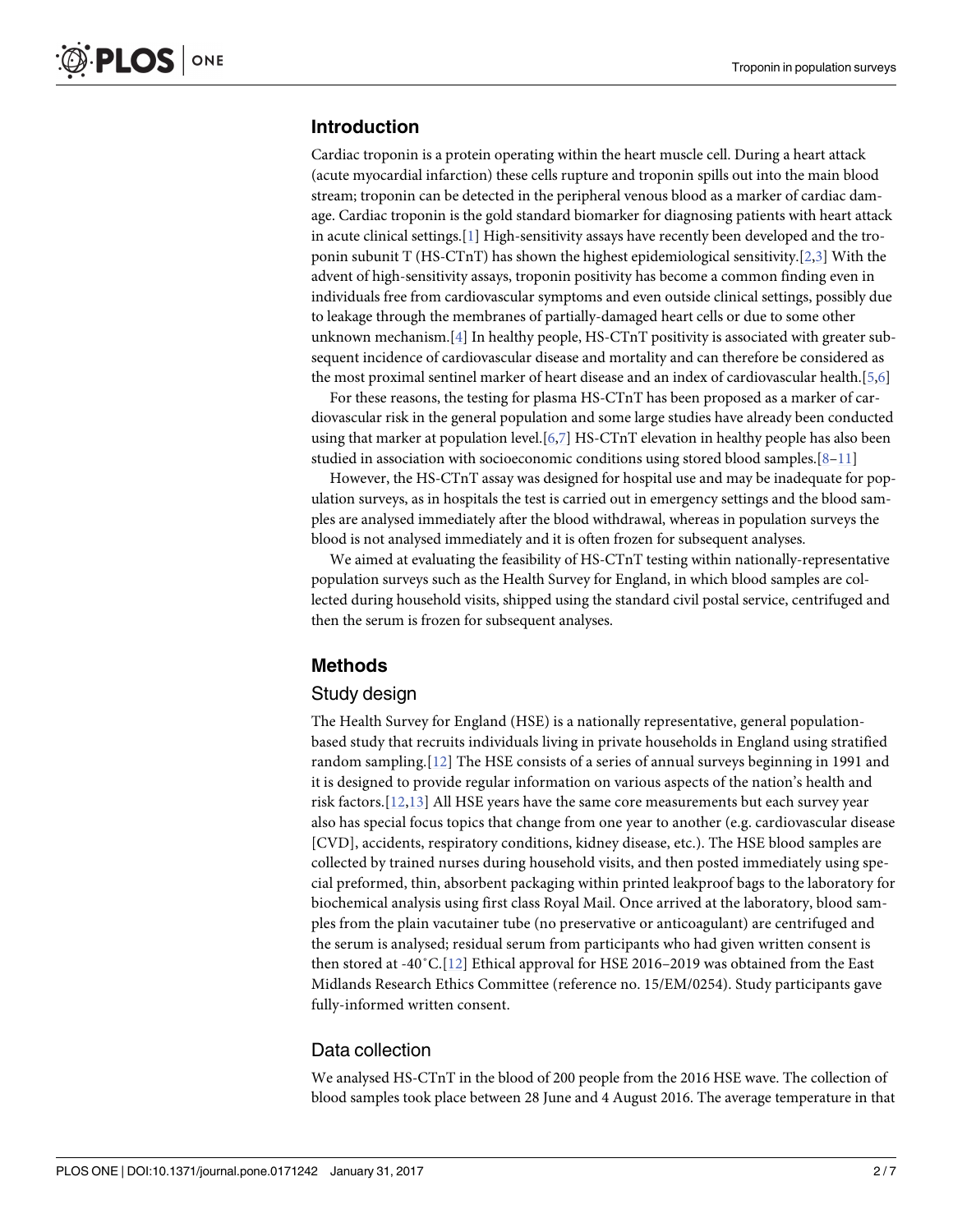<span id="page-2-0"></span>period of time in England was 16.7˚C (Min 12.3 –Max 21.1). The serum samples were frozen and stored for 5–10 weeks, and then thawed and retested to appreciate the extent of withinperson agreement or test-retest reliability of the two measurements. There is a time delay from the blood draw to the arrival of the samples at the laboratory, and in order to check if the delay affects the test results or not, we set out to measure HS-CTnT on 50 random samples in each 'delay category' (day 1, 2, 3, and 4). We also checked if freezing time affects the test results or not by retesting a third of each delay category after 5 to 7 weeks, 8–9 weeks, and at 10 weeks.

#### Data analysis

We carried out statistical analyses using several approaches. We compared the test results between the original and frozen samples at individual level using the Cronbach's Alpha (Scale Reliability Coefficient) and the Interclass Correlation Coefficient (two-way mixed-effects model for consistency of agreement at individual level).[\[14\]](#page-6-0) The confidence interval for the Cronbach's Alpha was calculated using bootstrapping (1,000 replications).

We then recoded the crude values to label the study participants as being at low or high risk (binary variable). We carried out this kind of analysis three times, each time applying a different cut-off value: first at 3 ng/L, which is the lower limit of detection of the assay; then at 10ng/ L, which corresponds to the 90<sup>th</sup> percentile in our dataset; and finally at 14 ng/L, which corresponds to the 95<sup>th</sup> percentile in our dataset and is also a recognised threshold to mark elevated levels.[\[1,5](#page-5-0)[,7\]](#page-6-0) We then used the Kappa statistics to compare the extent of agreement between the original and frozen measures for each of the three thresholds.

As a sensitivity analysis, HS-CTnT was log-transformed (before the transformation, zero values were recoded to 1.5 ng/L, which equals the half of the lowest detection limit of the assay). All computations were made using Stata v.14.2.

#### **Results**

There was only one missing value due to insufficient blood sample and the final analytic sample therefore included 199 observations. HS-CTnT was detectable ( $\geq$ 3 ng/L) in 29.0% of the original samples (95%CI = 22.9–36.0) and in 28.1% of the frozen sample (95%CI = 22.0–34.9). [Table](#page-3-0) 1 shows a comparison of HS-CTnT findings between the original and frozen blood samples.

The test-retest reliability between the original and frozen sample gave the following results: Cronbach's alpha =  $0.97$  ( $95\%$ CI =  $0.96$ – $0.99$ ); ICC =  $0.95$  ( $95\%$ CI =  $0.94$ – $0.96$ ).

[Table](#page-3-0) 2 shows the Cronbach's alpha and the ICC across categories of time delay (from blood withdrawal to analysis) and of freezing time (from start of storage to thaw and retest). The coefficients from these analyses were also close to 1 (perfect consistency).

[Table](#page-4-0) 3 shows the results of the kappa statistics for the three cut-off points. The most efficient cut-off point was 10 ng/L ( $K = 0.91$ ,  $95\%CI = 0.83-1.00$ ), although the other cut-off points also showed evidence of very good agreement between original and frozen samples.

#### **Discussion**

Our results indicate that measuring HS-CTnT within population studies such as the Health Survey for England is feasible, and that the analysis of blood samples stored for several weeks at -40˚C gives consistent results compared to the analysis of original (although delayed) samples, with statistical results close to perfection.

In the HSE, nurses collect blood samples during household visits and then ship them using the standard civil postal service. Therefore, samples may stay at room/external temperature for 1–4 days before reaching the laboratory for analysis and storage and this may add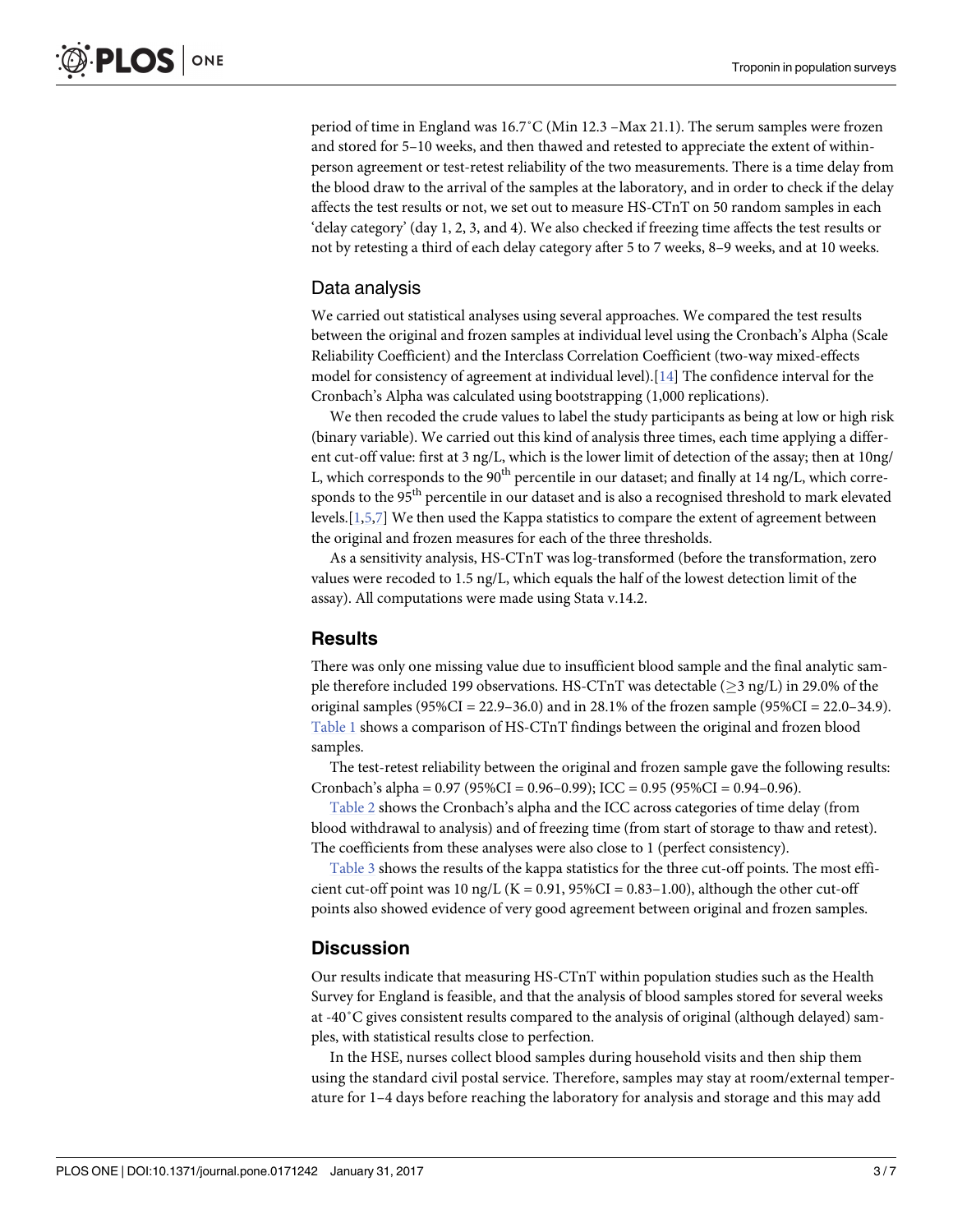| <b>HS-CTnT</b>                       |          |                | Type of blood sample |  |
|--------------------------------------|----------|----------------|----------------------|--|
|                                      |          | Original       | Frozen               |  |
| Detectable                           | $n (\%)$ | 58 (29.1)      | 56 (28.1)            |  |
| Elevated                             | $n (\%)$ | 11(5.5)        | 10(5.0)              |  |
| Minimum value if detectable          | ng/L     | 5              | 5                    |  |
| Maximum value if detectable          | ng/L     | 38             | 27                   |  |
| Arithmetic mean ± SD if detectable   | ng/L     | $10.4 \pm 5.6$ | $9.8 \pm 4.5$        |  |
| Geometric mean ± SD if detectable    | nq/L     | $9.4 \pm 1.5$  | $9.0 \pm 1.5$        |  |
| Median $\pm$ IQR if detectable       | nq/L     | $9.5 \pm 5.0$  | $9.0 \pm 6.0$        |  |
| 90th Percentile for the whole sample | ng/L     | 10.0           | 10.0                 |  |
| 95th Percentile for the whole sample | nq/L     | 14.0           | 14.0                 |  |
| 99th Percentile for the whole sample | ng/L     | 26.0           | 25.0                 |  |

#### <span id="page-3-0"></span>**[Table](#page-2-0) 1. High-sensitivity cardiac troponin T measurements for 199 individuals drawn from the Health Survey for England 2016.**

Detectable concentrations are those  $>3$  ng/L. Elevated concentrations are those  $>14$  ng/L. SD = standard deviation. IQR = interquartile range.

doi:10.1371/journal.pone.0171242.t001

inaccuracy to the analyses. However, although HS-CTnT should be analysed immediately after blood withdrawal, there is evidence that HS-CTnT is stable for at least 24 h in whole blood at room temperature.[[15\]](#page-6-0) In that study, blood samples were centrifuged after storage at room temperature (20–23˚C) for 15 min, 4, 8, and 24 h. All HS-CTnT results in each series were in a range from  $-3.9\%$  to  $+2.5\%$  compared with the results at 15 min. This was within what was expected due to assay imprecision. Such stability was consistent across time delays, and there was no trend showing increasing instability with increasing time delay. It is therefore likely that hypothetical enzymatic or non-enzymatic processes that do not affect HS-CTnT detection within 24 h are also not operating in the subsequent hours. Moreover, two more recent studies reported that HS-CTnT testing is not affected by preanalytical variation in type of blood collection tube, prolonged transport, centrifugation time and speed, and storage conditions.[\[16,17\]](#page-6-0)

| Table 2. Cronbach's Alpha (Scale Reliability Coefficient) and the Interclass Correlation Coefficient     |
|----------------------------------------------------------------------------------------------------------|
| (two-way mixed-effects model for consistency of agreement at individual level) for the test-retest reli- |
| ability between original and frozen samples for 199 individuals drawn from the Health Survey for         |
| England, United Kingdom, in year 2016.                                                                   |

| Subgroup               | N   | <b>Type of comparison</b>     |                          |  |
|------------------------|-----|-------------------------------|--------------------------|--|
|                        |     | Cronbach's Alpha (95%CI)      | <b>ICC (95%CI)</b>       |  |
| Delay days = 1         | 50  | 0.98 (0.96 to 1.00)           | 0.96 (0.93 to 0.98)      |  |
| Delay days $= 2$       | 50  | 0.96(0.92 to 1.01)            | 0.93 (0.88 to 0.96)      |  |
| Delay days $=$ 3       | 50  | $0.92(0.84 \text{ to } 1.01)$ | $0.85(0.75)$ to $0.91$ ) |  |
| Delay days $=$ 4       | 49  | $0.99(0.96 \text{ to } 1.01)$ | 0.97 (0.95 to 0.98)      |  |
| Freezing weeks <8      | 63  | 0.98 (0.97 to 1.00)           | 0.97 (0.95 to 0.98)      |  |
| Freezing weeks = $8-9$ | 77  | $0.98(0.94 \text{ to } 1.01)$ | 0.96 (0.93 to 0.97)      |  |
| Freezing weeks $= 10$  | 59  | 0.97 (0.94 to 0.99)           | 0.93 (0.89 to 0.96)      |  |
| Whole sample           | 199 | 0.97 (0.96 to 0.99)           | 0.95 (0.94 to 0.96)      |  |

Delay days = number of days from blood withdrawal to analysis and storage of original blood samples. Freezing weeks = number of weeks during which samples were kept frozen at −40˚C before thaw and retest.

doi:10.1371/journal.pone.0171242.t002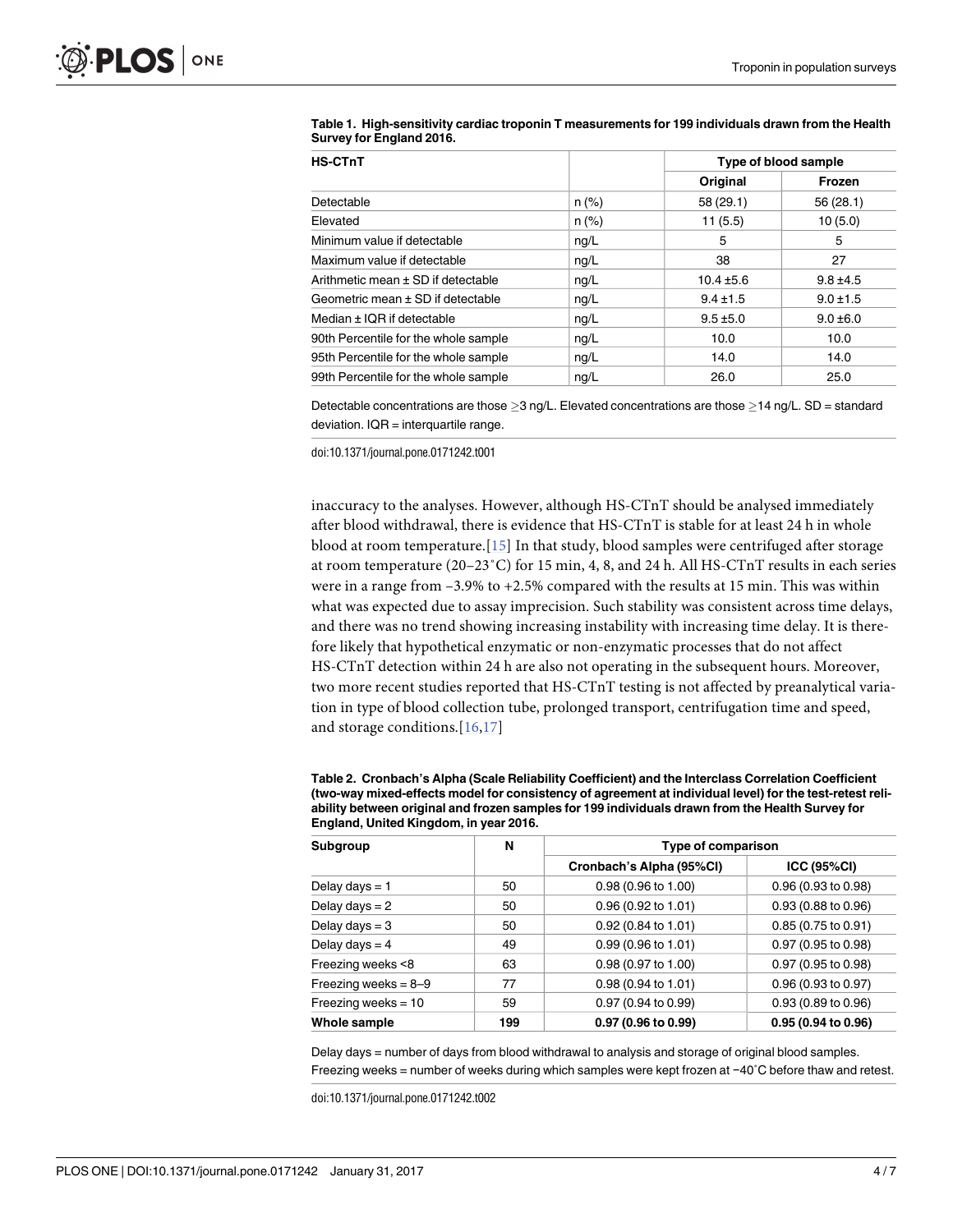| Cut-off        | Kappa (95%CI)                 |  |  |
|----------------|-------------------------------|--|--|
| $\geq$ 3 ng/L  | $0.88(0.80 \text{ to } 0.95)$ |  |  |
| $\geq$ 10 ng/L | $0.91(0.83 \text{ to } 1.00)$ |  |  |
| $\geq$ 14 ng/L | $0.85(0.68 \text{ to } 1.00)$ |  |  |

<span id="page-4-0"></span>**[Table](#page-2-0) 3. Kappa statistics for the agreement between original and frozen HS-CTnT samples in flagging high-risk individuals using different cut-off points, for 199 participants drawn from the Health Survey for England, United Kingdom, in year 2016.**

doi:10.1371/journal.pone.0171242.t003

However, our results may not be generalizable to countries where the external temperature is much higher than in England, as protein denaturation may happen with the elevated external temperatures that are reached in some countries.

In acute settings, the diagnosis of a heart attack is centred on HS-CTnT test findings above the arbitrary threshold value of 14.0 ng/L, $[2]$  $[2]$  $[2]$  corresponding to a value of HS-CTnT at the 99<sup>th</sup> percentile that was derived from small studies of presumably healthy individuals, with relatively little phenotypic characterisation, and not representing the English population. There is evidence that the value of cardiac troponin blood concentration at the 99<sup>th</sup> percentile differs according to demographic and clinical conditions. $[2,18]$  $[2,18]$  In this study, we found a value of HS-CTnT at the 99<sup>th</sup> percentile of 25 ng/L. Therefore using 14 ng/dL as a cut-off point to flag people with a heart attack in English hospitals may lead to false-positive diagnoses. However, although the HSE is a nationally-representative survey, we carried out our analyses on a subsample of that survey, and therefore our sample may not be representative of the English population. Variables such as age, gender, location, and other demographic and clinical variables were not available for analysis and we therefore could not study them in relation to HS-CTnT. Furthermore we cannot exclude the possibility that some of our participants had heart disease. Therefore we encourage further research in estimating population percentiles for HS-CTnT, as has also been suggested by a recent NICE guideline (National Institute for Health and Care Excellence).[[2\]](#page-5-0)

Now that we have shown that the measurement of HS-CTnT plasma concentration within nationally-representative surveys such as the Health Survey for England is feasible, there may be several possible applications of HS-CTnT surveys. The HS-CTnT percentiles may vary according to clinical and demographic population conditions, and therefore we encourage the development of nationally representative, nation-specific population surveys to calculate nation-specific thresholds of HS-CTnT for the diagnosis of a heart attack within each healthcare system. Another objective could be to map the prevalence of HS-CTnT positivity at regional, national and international level and in population sub-groups, to identify the areas of the world or the population subgroups that are at higher risk of heart disease. The traditional risk factors for CVD that are measured in population surveys are not sufficient to explain the burden of CVD in the world. This is because risk factors such as blood pressure and cholesterol are unable to fully explain the development of atherosclerosis and thrombosis, and atherosclerosis and thrombosis are not the only precursors of CVD.[\[9](#page-6-0)] By being a more proximal marker for CVD and an alert signal prior to CVD events, HS-CTnT positivity incorporates and integrates the effects of the other more distal risk factors. HS-CTnT is therefore a good candidate to become a useful marker of cardiovascular health that could be used at a population level.

#### **Supporting information**

**S1 [File.](http://www.plosone.org/article/fetchSingleRepresentation.action?uri=info:doi/10.1371/journal.pone.0171242.s001) Individual level data.** (XLSX)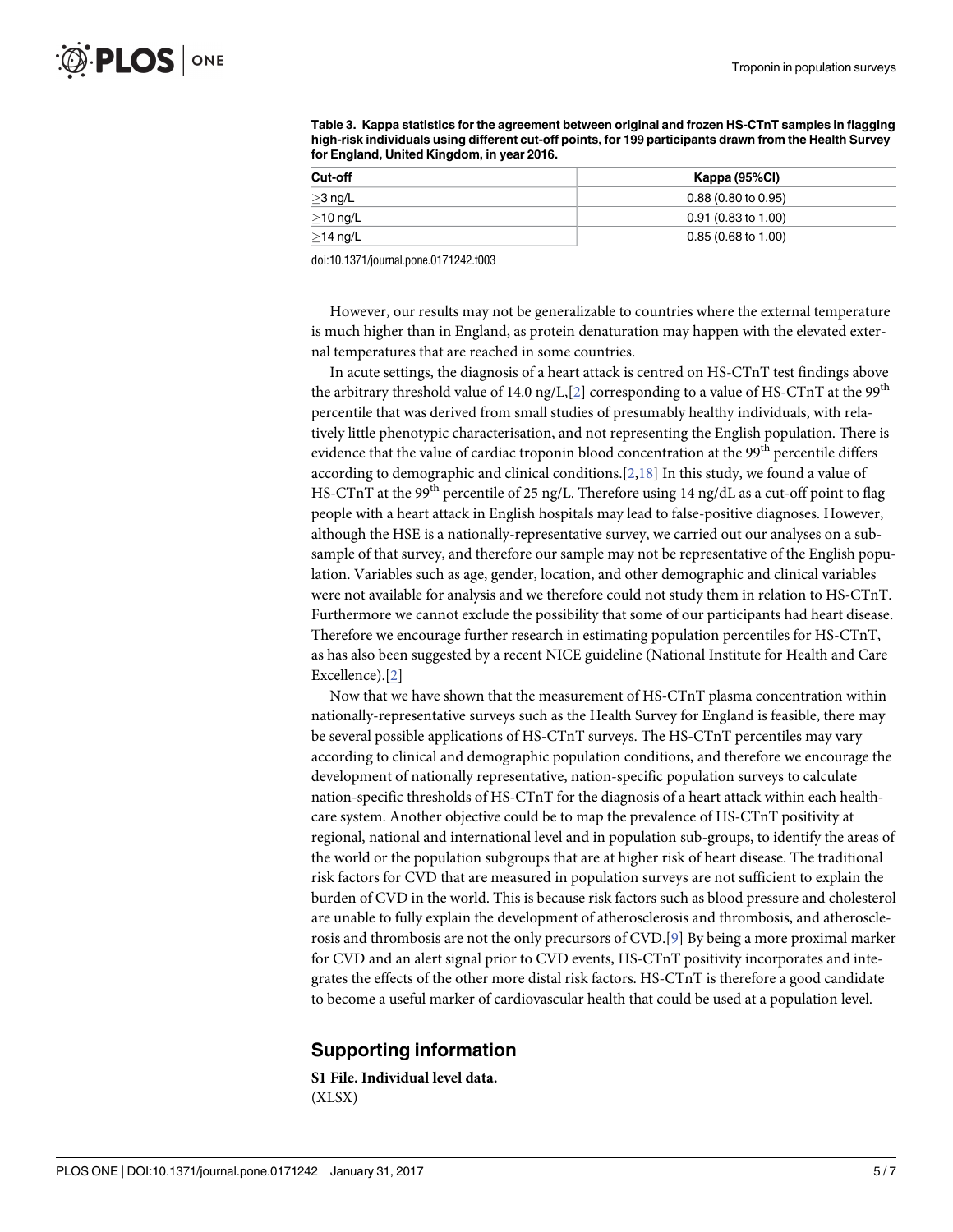# <span id="page-5-0"></span>**Acknowledgments**

This research was supported by the Wellcome Trust Institutional Strategic Support Fund (grant code 105609/Z/14/Z awarded to Dr Antonio Ivan Lazzarino), United Kingdom. The funders played no role in any phase of the study. All authors declare no conflict of interest of any kind. All authors have made substantial contribution to the conception and design of the study, the acquisition of data, the interpretation of the results, and the critical review of the article. AIL drafted the article and carried out the data analysis and takes responsibility for the accuracy of the analysis. All authors have approved the final article.

# **Author Contributions**

**Conceptualization:** AL JM.

**Data curation:** AL.

**Formal analysis:** AL.

**Funding acquisition:** AL.

**Investigation:** AL JM.

**Methodology:** AL JM.

**Project administration:** AL JM.

**Resources:** AL.

**Software:** AL.

**Supervision:** AL JM.

**Validation:** AL JM.

**Visualization:** AL JM.

**Writing – original draft:** AL.

**Writing – review & editing:** AL JM.

#### **References**

- **[1](#page-1-0).** Thygesen K, Alpert JS, Jaffe AS, Simoons ML, Chaitman BR, White HD, et al. Third universal definition of myocardial infarction. Eur Heart J. 2012; 33: 2551–2567. doi: [10.1093/eurheartj/ehs184](http://dx.doi.org/10.1093/eurheartj/ehs184) PMID: [22922414](http://www.ncbi.nlm.nih.gov/pubmed/22922414)
- **[2](#page-1-0).** National Institute for Health and Care Excellence (NICE). Myocardial infarction (acute): Early rule out using high-sensitivity troponin tests [Internet]. 2014 Oct. <https://www.nice.org.uk/guidance/dg15>
- **[3](#page-1-0).** Rubini Gimenez M, Twerenbold R, Reichlin T, Wildi K, Haaf P, Schaefer M, et al. Direct comparison of high-sensitivity-cardiac troponin I vs. T for the early diagnosis of acute myocardial infarction. Eur Heart J. 2014; 35: 2303–2311. doi: [10.1093/eurheartj/ehu188](http://dx.doi.org/10.1093/eurheartj/ehu188) PMID: [24842285](http://www.ncbi.nlm.nih.gov/pubmed/24842285)
- **[4](#page-1-0).** Giannitsis E, Katus HA. Cardiac troponin level elevations not related to acute coronary syndromes. Nat Rev Cardiol. 2013; 10: 623–634. doi: [10.1038/nrcardio.2013.129](http://dx.doi.org/10.1038/nrcardio.2013.129) PMID: [23979214](http://www.ncbi.nlm.nih.gov/pubmed/23979214)
- **[5](#page-1-0).** deFilippi CR, de Lemos JA, Christenson RH, Gottdiener JS, Kop WJ, Zhan M, et al. Association of serial measures of cardiac troponin T using a sensitive assay with incident heart failure and cardiovascular mortality in older adults. JAMA J Am Med Assoc. 2010; 304: 2494–2502.
- **[6](#page-1-0).** de Lemos JA, Drazner MH, Omland T, Ayers CR, Khera A, Rohatgi A, et al. Association of troponin T detected with a highly sensitive assay and cardiac structure and mortality risk in the general population. JAMA J Am Med Assoc. 2010; 304: 2503–2512.